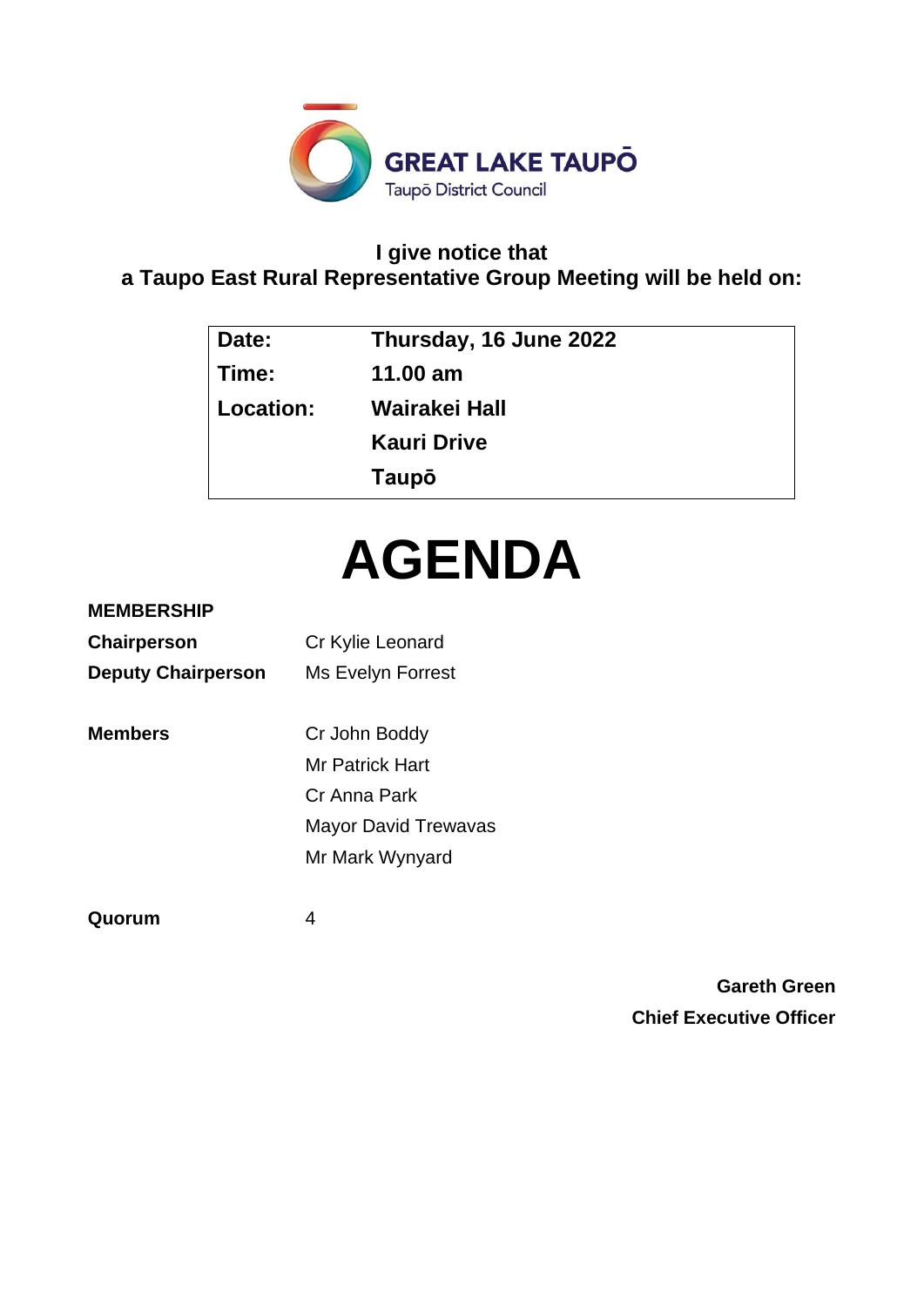# **Order Of Business**

| $\blacktriangleleft$                | <b>Apologies</b>             |                                                                           |  |
|-------------------------------------|------------------------------|---------------------------------------------------------------------------|--|
| $\mathbf{2}$                        | <b>Conflicts of Interest</b> |                                                                           |  |
| 3<br><b>Confirmation of Minutes</b> |                              |                                                                           |  |
|                                     | 3.1                          |                                                                           |  |
| $\overline{\mathbf{4}}$             | <b>Reports</b>               |                                                                           |  |
|                                     | 4.1                          |                                                                           |  |
|                                     | 4.2                          |                                                                           |  |
|                                     | 4.3                          |                                                                           |  |
|                                     | 4.4                          | Approval of Submission to Taupō District Council District Plan Change 10  |  |
|                                     | 4.5                          |                                                                           |  |
|                                     | 4.6                          |                                                                           |  |
|                                     | 4.7                          | Update on the 2022 Local Government Elections and Discussion on Committee |  |
| 5                                   | <b>Confidential Business</b> |                                                                           |  |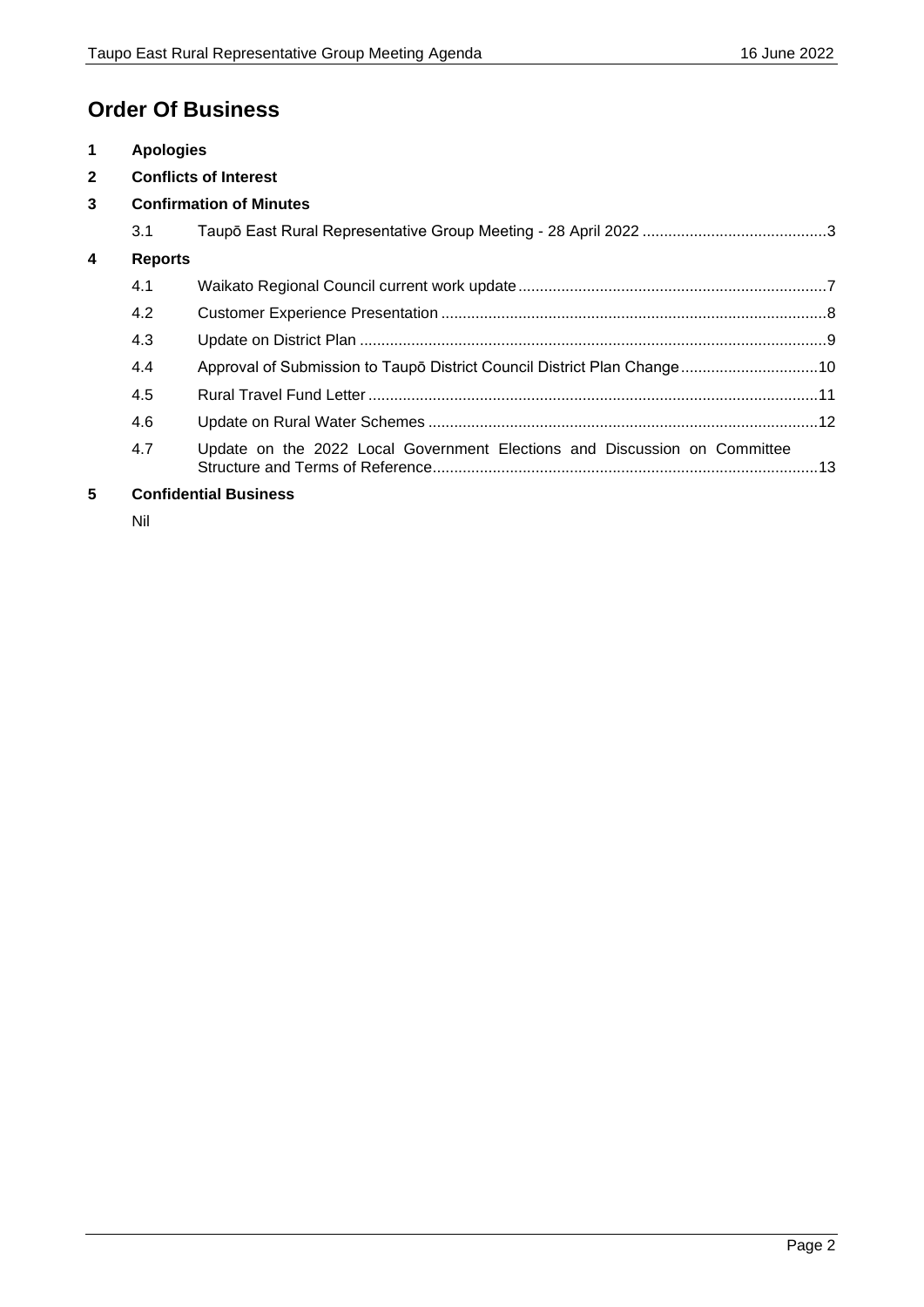# <span id="page-2-0"></span>**3.1 TAUPŌ EAST RURAL REPRESENTATIVE GROUP MEETING - 28 APRIL 2022**

#### **Author: Paula Lawson, Executive Assistant**

#### **Authorised by: Nigel McAdie, Legal, Risk and Governance Manager**

#### **RECOMMENDATION(S)**

That the minutes of the Taupō East Rural Representative Group meeting held on Thursday 28 April 2022 be confirmed as a true and correct record.

#### **ATTACHMENTS**

**1. Taupō East Rural Representative Group Meeting Minutes - 28 April 2022** [⇩](#page-3-0)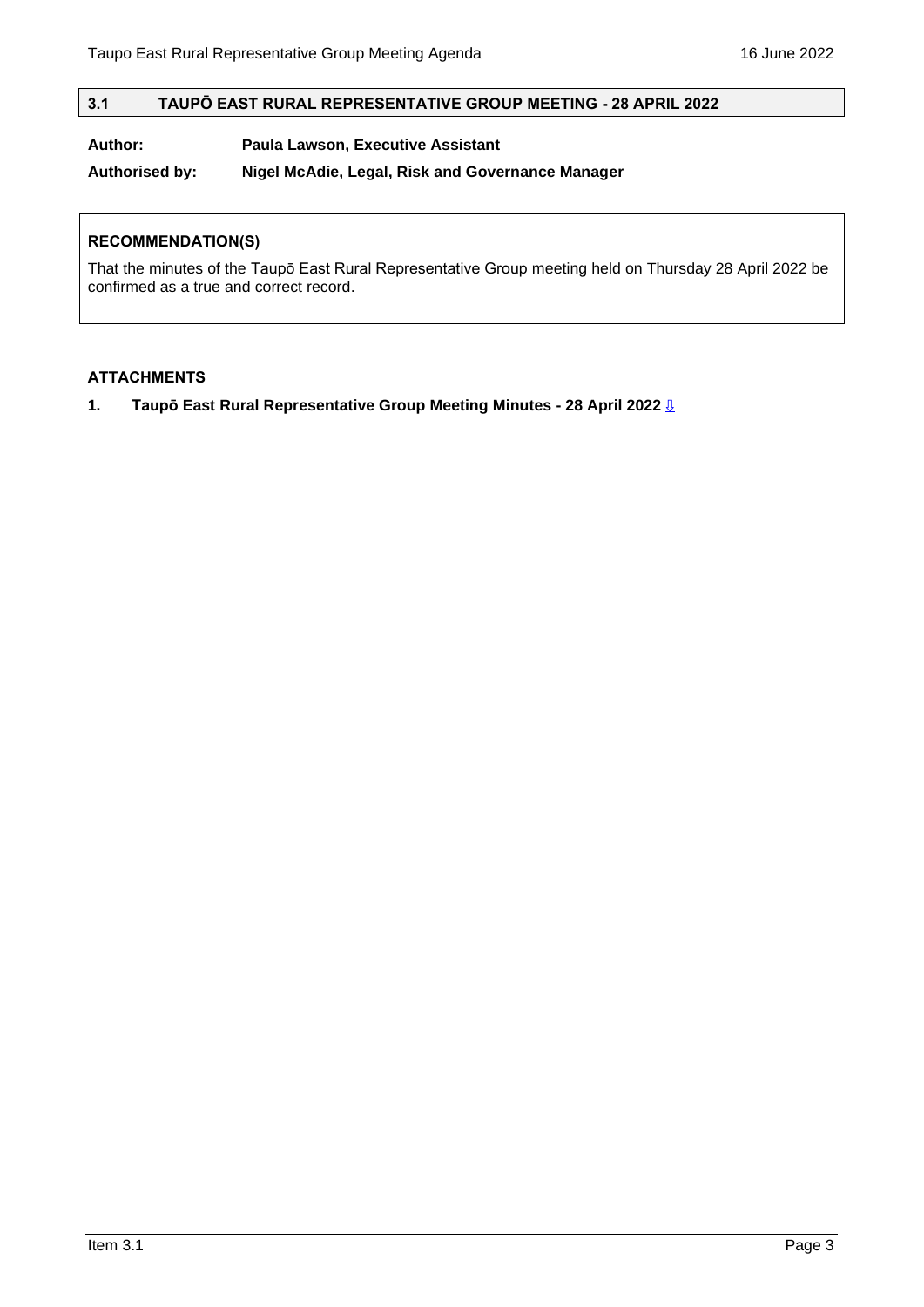<span id="page-3-0"></span>Taupo East Rural Representative Group Meeting Minutes

28 April 2022

#### **TAUPO DISTRICT COUNCIL** MINUTES OF THE TAUPO EAST RURAL REPRESENTATIVE GROUP MEETING HELD AT THE WWW.TAUPO.GOVT.NZ ON THURSDAY, 28 APRIL 2022 AT 11.00AM

| <b>PRESENT:</b> | Cr Kylie Leonard (in the Chair). Cr John Boddy, Mr Patrick Hart, Cr Anna Park                                                                                                             |
|-----------------|-------------------------------------------------------------------------------------------------------------------------------------------------------------------------------------------|
| IN ATTENDANCE:  | Executive Assistant, Governance Quality Manager, Community Engagement and<br>Development Manager, Digital Transformation Manager, Community Engagement<br>Advisor, Communications Advisor |
|                 | <b>MEDIA AND PUBLIC:</b> One member of the public                                                                                                                                         |

#### TERR202204/07 RESOLUTION

Moved: Cr Anna Park Seconded: Mr Patrick Hart That the apology received from Mayor David Trewavas be accepted.

CARRIED

#### **CONFLICTS OF INTEREST**  $\overline{1}$

Nil

#### $\overline{2}$ **CONFIRMATION OF MINUTES**

#### TAUPO EAST RURAL REPRESENTATIVE GROUP MEETING - 3 MARCH 2022  $3.1$

#### TERR202204/08 RESOLUTION

Cr John Boddy Moved<sup>-</sup> Seconded: Mr Patrick Hart

That the minutes of the Taupō East Rural Representative Group meeting held on Thursday 3 March 2022 be confirmed as a true and correct record.

**CARRIED** 

#### $\overline{\mathbf{3}}$ **REPORTS**

#### $4.1$ DRAFT SPEED MANAGEMENT PLAN - SUBMISSION

A member voiced concem for emegency vehicles having delayed response time to emegencies if speed limits are reduced as they are only permitted to travel 20km above the posted speed limit. Felt it warranted further conversation.

#### TERR202204/09 RESOLUTION

Moved: Cr John Boddy Seconded: Cr Anna Park

- 1. That the Taupō East Rural Representative Group makes a submission on the draft Speed Management Plan which includes the following key points:
	- Approach to Speed limits and the prioritisation

Page 1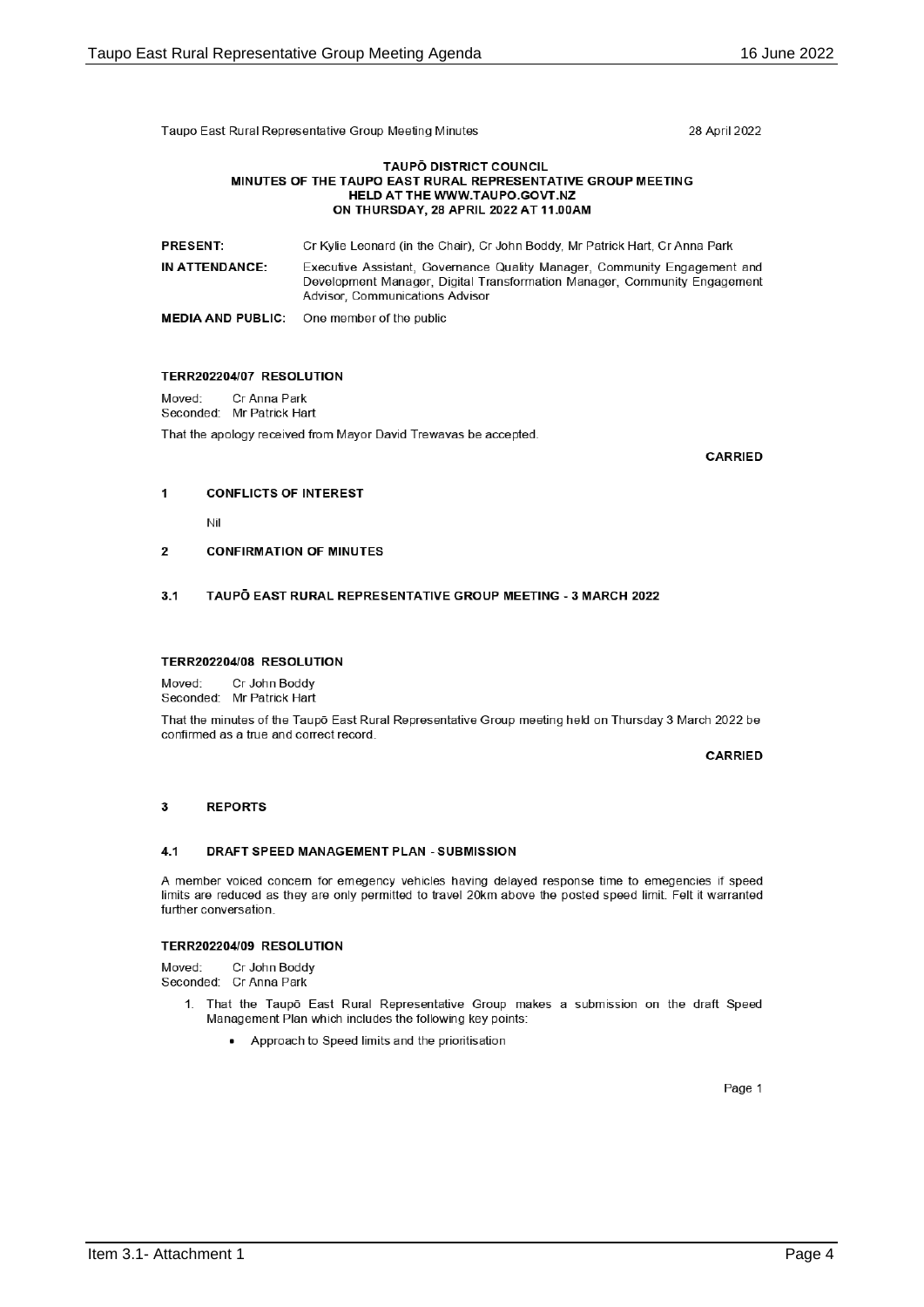Taupo East Rural Representative Group Meeting Minutes

- Speed limit changes within Wairakei Village
- Speed limit changes to the high-risk rural roads
- 2. That the Taupō East Rural Representative Group delegates authority to its Deputy Chairperson to sign the final submission and lodge it prior to close of submissions.

**CARRIED** 

28 April 2022

#### $4.2$ **COMMUNITY GRANTS PRESENTATION**

- The Community Engagement Advisor spoke to community grants avaliable over different arenas and  $\overline{\phantom{a}}$ areas of Taupo
- There is a newly established Taupō/Taupō East Rural Community Grant. Allocated \$20,000 with one round a year. Applications for this grant open Monday 2 May 2022, applications are open for 4 weeks and applications are made online.
- A Committee has been established for the disbursement of the Taupo/Taupo East Rural Community Grant
- Cr Kylie Leonard and the Digital Transformation Manager will draft a letter to advocate to Sports NZ for an increase in funds to allow for the increase in fuel costs.
- Letter to be passed to Cr Kevin Taylor who is on the Waikato Regional Transport Committee, to have it put on the action list and advocated for at regional level.
- Wairakei Primary have applied previously for the a School base grant but have been unsuccessful in the past
- The Community Engagement and Development Manager advised that Council is working to have a role within Council that will help resource community groups for funding and help assit schools to be successful with grants. There is a desire within Council to be more active in this space moving forward

#### TERR202204/10 RESOLUTION

Moved: Mr Patrick Hart Seconded: Cr John Boddy

That the Taupō East Rural Representative Group receives the presentation on the new Taupō/Taupō East Rural Community Grant Allocation Committee.

**CARRIED** 

#### $4.3$ **CUSTOMER EXPERIENCE PRESENTATION**

Item deferred

#### **OVERVIEW OF HOW ADDRESSES ARE ISSUED**  $\Delta$   $\Delta$

- $\bullet$ Chairperson Cr Kylie Leonard gave brief overview on some of the issues faced in the rural community with addresses not matching actual access ways to properties and this sometimes causes emergency issues.
- The Digital Transformation Manager shared a presentation (A3146956) on how addresses are *issued*
- Rural addresses are based on standards known as Rural Address Property Identification (RAPID), this is based on the distance from the start of the Road in kilometer measurements (emergency services should know where you are based on this system)
- Council allocates property street numbers and street names, this sits within the Council Rating Team currently. Any changes to address and new subdivisons go through the Council system and are then

Page 2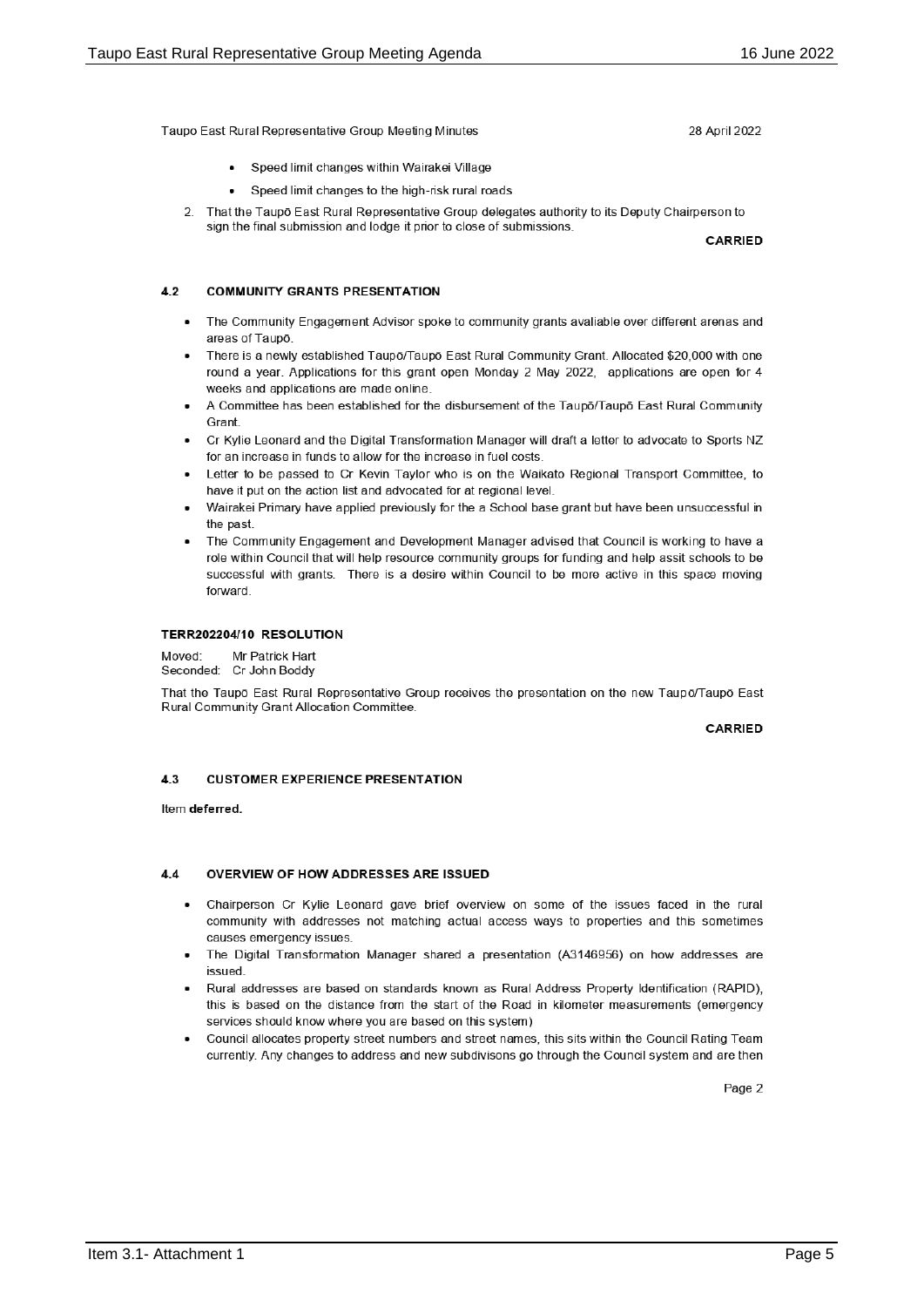Taupo East Rural Representative Group Meeting Minutes

28 April 2022

lodged with LINZ and from there that information feeds out to other agencies.

- LINZ Manages the standards and add information to New Zealands national database which then  $\bullet$ feeds to other agencies eg, Google.
- Fire and Emergency manage suburb information such as Hilltop, Acacia Bay, Nukuhau etc.
- Emergency services do not use google data, it is not an official repository of information. They use a  $\bullet$ collaboration between Mobile phone locaiton information and authorised emergency services.
- A member raised the issue with new larger sudivisons in the Kinloch area where there are a number of houses down shared access ways and letterboxes are cramped together at the beginning of access way but no acutal number at the home. This poses an issue for Ambulances trying to identify the correct home to attend. This issue may neto be revisited so residents know of issues posed in this situation.

#### TERR202204/11 RESOLUTION

Mr Patrick Hart Moved: Seconded: Cr John Boddy

That the Taupō East Rural Representative Group receives the overview provided on how addresses are *issued* 

**CARRIED** 

#### $\overline{\mathbf{A}}$ **CONFIDENTIAL BUSINESS**

Nil

The meeting closed at 11.40am.

The minutes of this meeting were confirmed at the Taupo East Rural Representative Group Meeting held on 16 June 2022.

**CHAIRPERSON** 

Page 3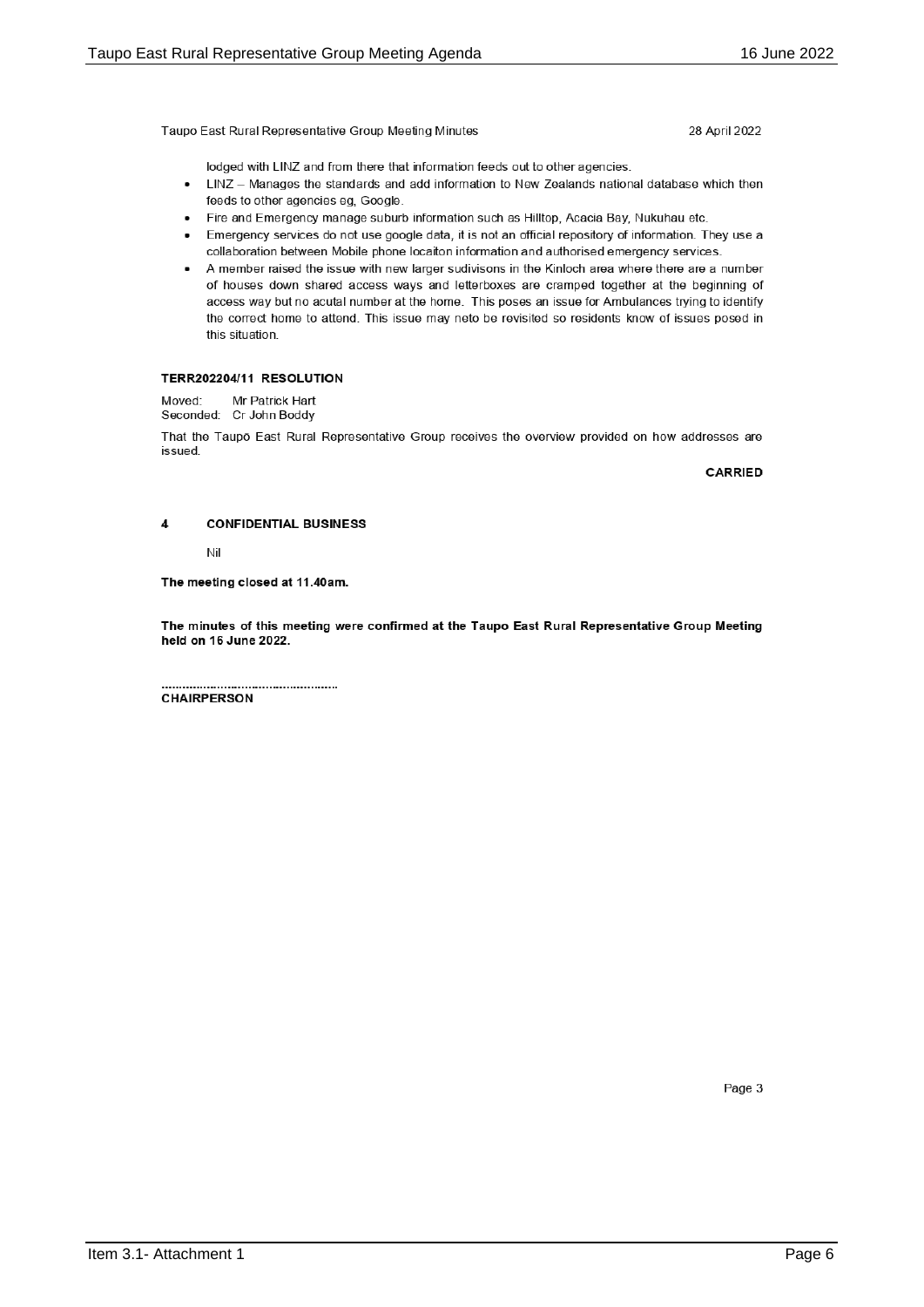# <span id="page-6-0"></span>**4.1 WAIKATO REGIONAL COUNCIL CURRENT WORK UPDATE**

#### **Author: Julie Gardyne, Deputy Chief Executive Officer**

**Authorised by: Gareth Green, Chief Executive Officer**

#### **PURPOSE**

For the Taupō East Rural Representative Group to receive an update from the Zone Manager at Waikato Regional Council on work underway and priorities in the Taupō East area.

#### **DISCUSSION**

The Zone Manager from Waikato Regional Council will provide an update on current work underway and priorities taking place in the Taupō East area.

# **RECOMMENDATION(S)**

That the Taupō East Rural Representative Group receives the update from the Zone Manager at Waikato Regional Council.

## **ATTACHMENTS**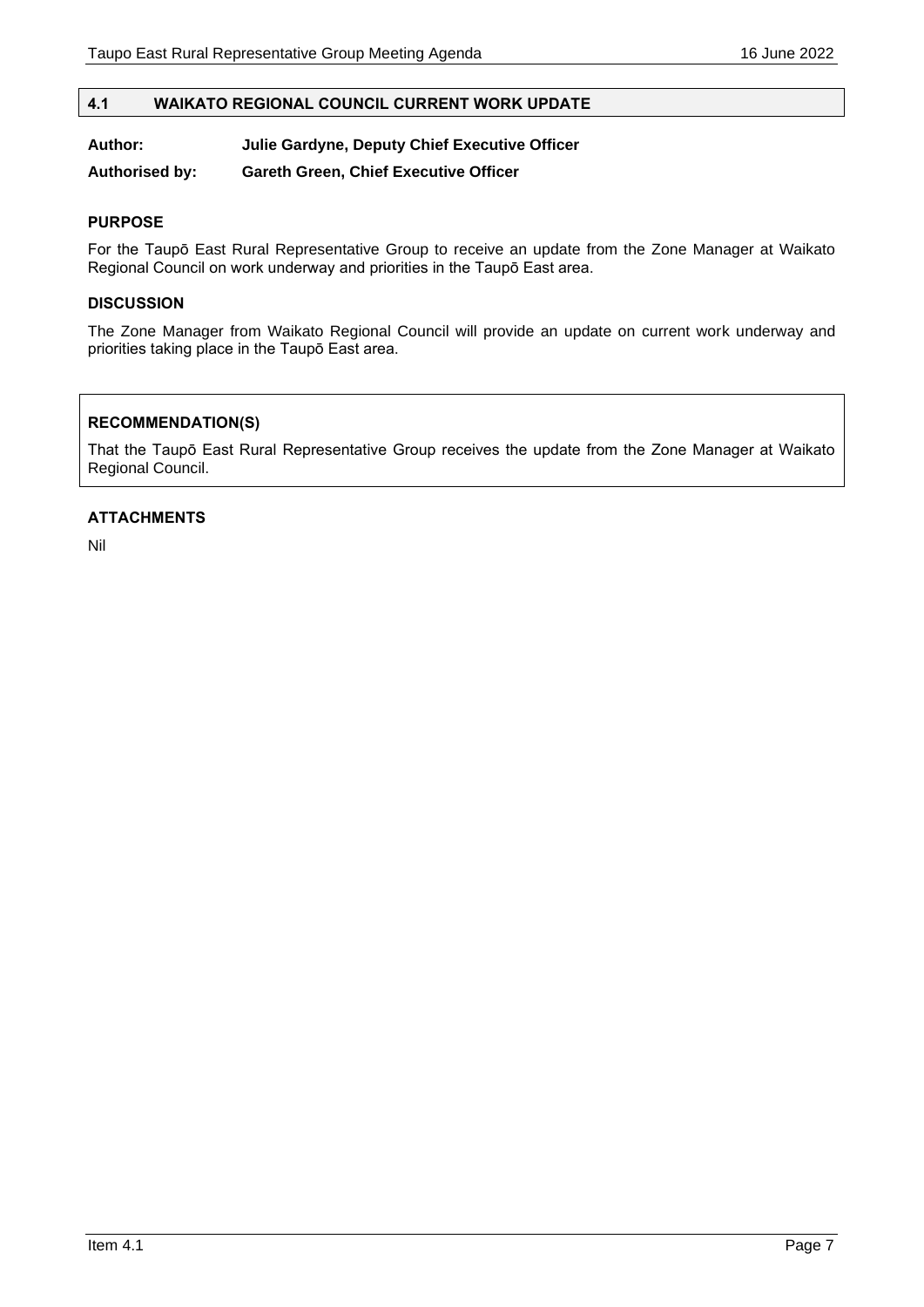#### <span id="page-7-0"></span>**4.2 CUSTOMER EXPERIENCE PRESENTATION**

#### **Author: Tania Russell, District Customer Relations Manager**

**Authorised by: John Ridd, General Manager Policy and Strategy**

#### **PURPOSE**

To provide the Taupō East Rural Representative Group with an overview of customer service standards, statistics and how to submit requests.

#### **CONCLUSION**

It is recommended that the information is received.

#### **RECOMMENDATION(S)**

That the Taupō East Rural Representative Group receives the information on customer service standards, statistics and submitting requests.

# **ATTACHMENTS**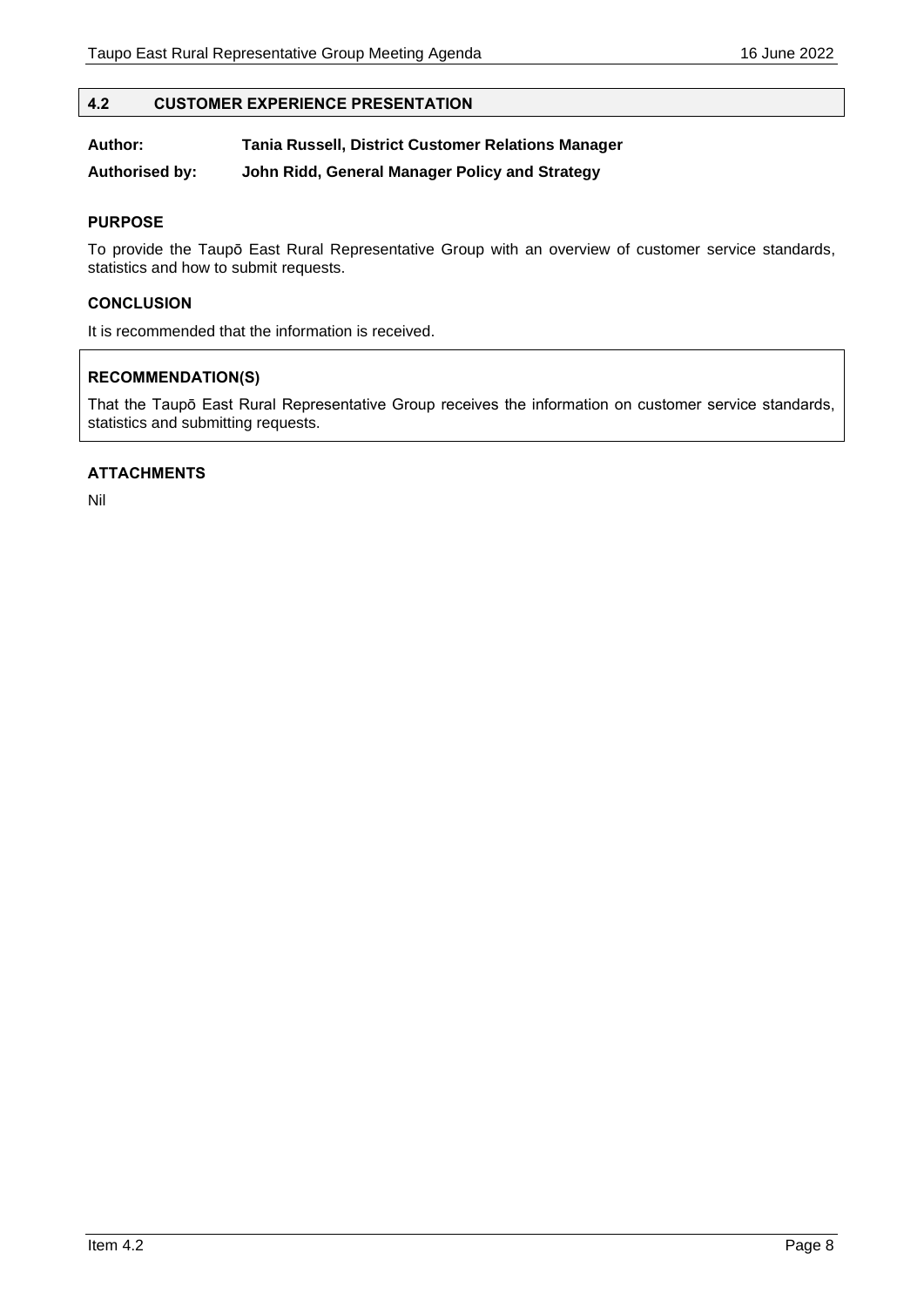# <span id="page-8-0"></span>**4.3 UPDATE ON DISTRICT PLAN**

| Author:        | <b>Hilary Samuel, Senior Policy Advisor</b> |
|----------------|---------------------------------------------|
| Authorised by: | <b>Nick Carroll, Policy Manager</b>         |

## **PURPOSE**

To provide the Taupō East Rural Representative Group with an update on the District Plan.

# **CONCLUSION**

It is recommended that the information is received.

# **RECOMMENDATION(S)**

That the Taupō East Rural Representative Group receives the information on the District Plan.

# **ATTACHMENTS**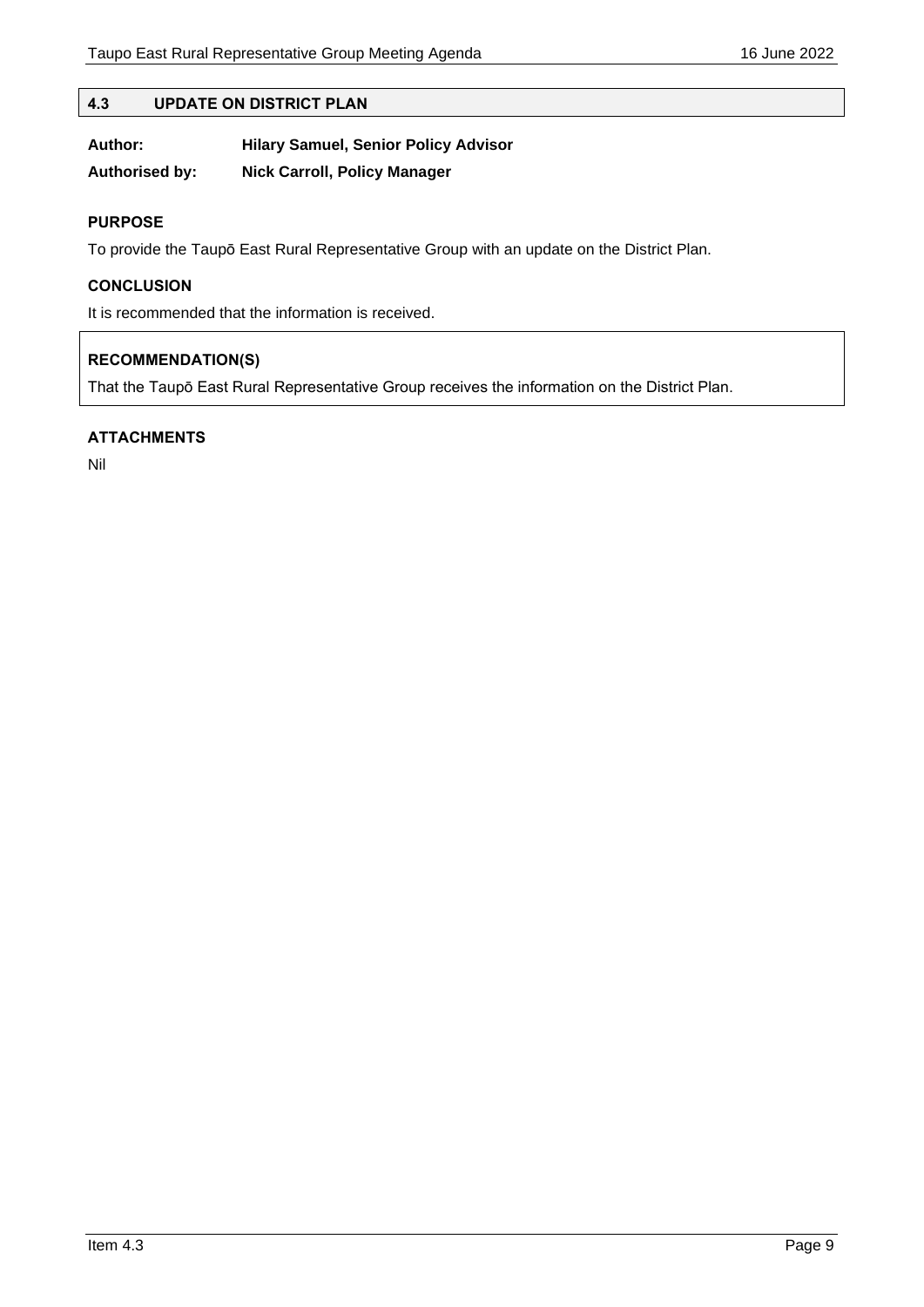# <span id="page-9-0"></span>**4.4 APPROVAL OF SUBMISSION TO TAUPŌ DISTRICT COUNCIL DISTRICT PLAN CHANGE**

## **Author: Tracey May, Digital Transformation Manager**

**Authorised by: Andrew Peckham, General Manager Corporate**

#### **PURPOSE**

To retrospectively approve the Taupō East Rural Representative Group's submission to Council's District Plan review consultation.

Taupō District Council is undertaking a staged review of its District Plan. Council recently consulted on changes to the strategic direction and outdated rules affecting communities. The submission period closed on 13 June 2022. Taupō East Rural Representative Group members considered and agreed upon a submission via email. This agenda item enables the Group to formally approve the submission lodged.

#### **CONCLUSION**

It is recommended that the submission is approved.

# **RECOMMENDATION(S)**

That the Taupō East Rural Representative Group retrospectively approves the submission lodged to Taupō District Council's District Plan review.

#### **ATTACHMENTS**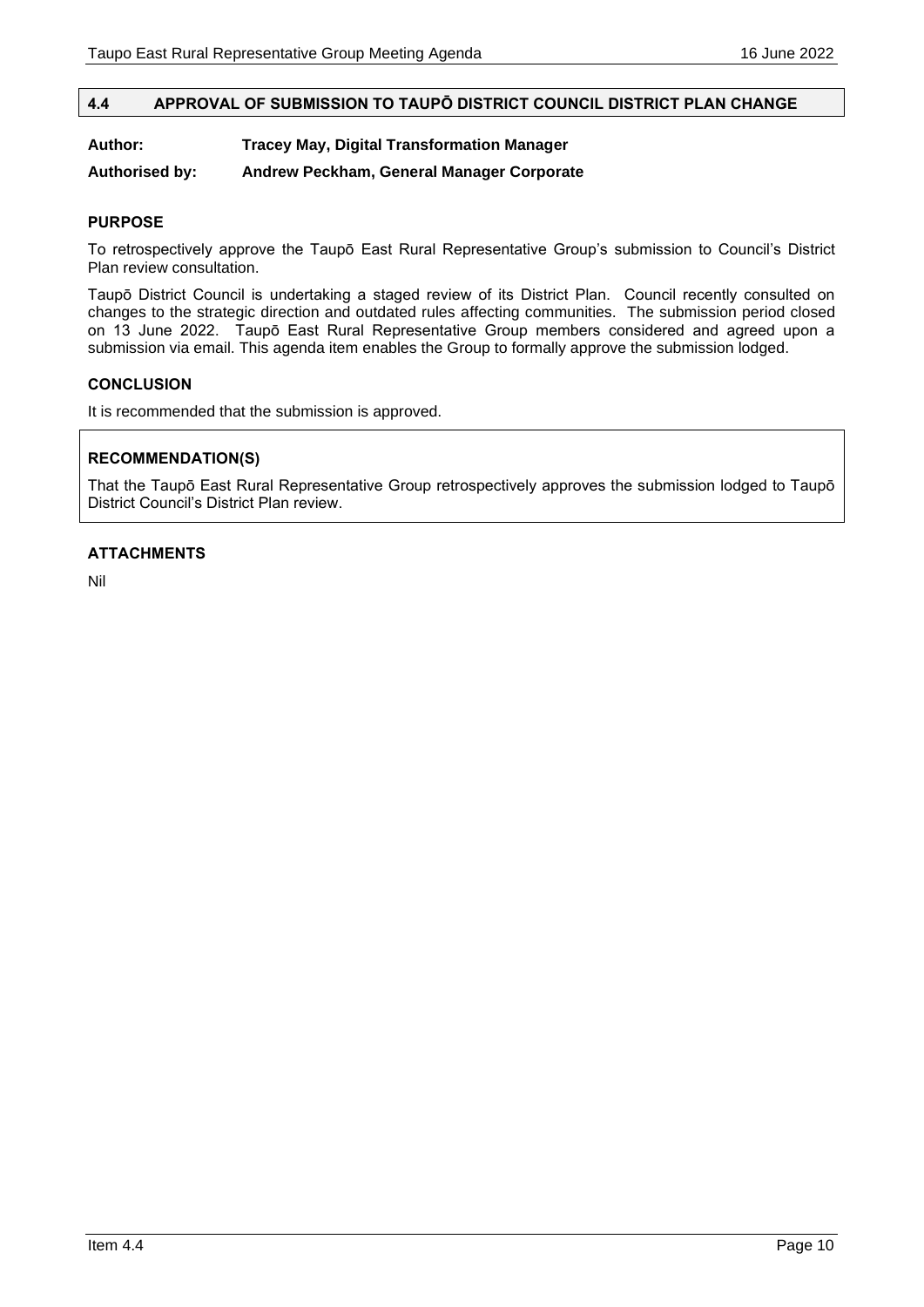#### <span id="page-10-0"></span>**4.5 RURAL TRAVEL FUND LETTER**

| Author:               | <b>Tracey May, Digital Transformation Manager</b> |
|-----------------------|---------------------------------------------------|
| <b>Authorised by:</b> | Andrew Peckham, General Manager Corporate         |

#### **PURPOSE**

To consider a draft letter to be presented to Sports New Zealand requesting funds for rural travel.

#### **CONCLUSION**

It is recommended that the draft letter is considered, amended if required, then approved to be sent to Sports New Zealand.

## **RECOMMENDATION(S)**

That the Taupō East Rural Representative Group approves the letter to be presented to Sports New Zealand for rural travel funds.

# **ATTACHMENTS**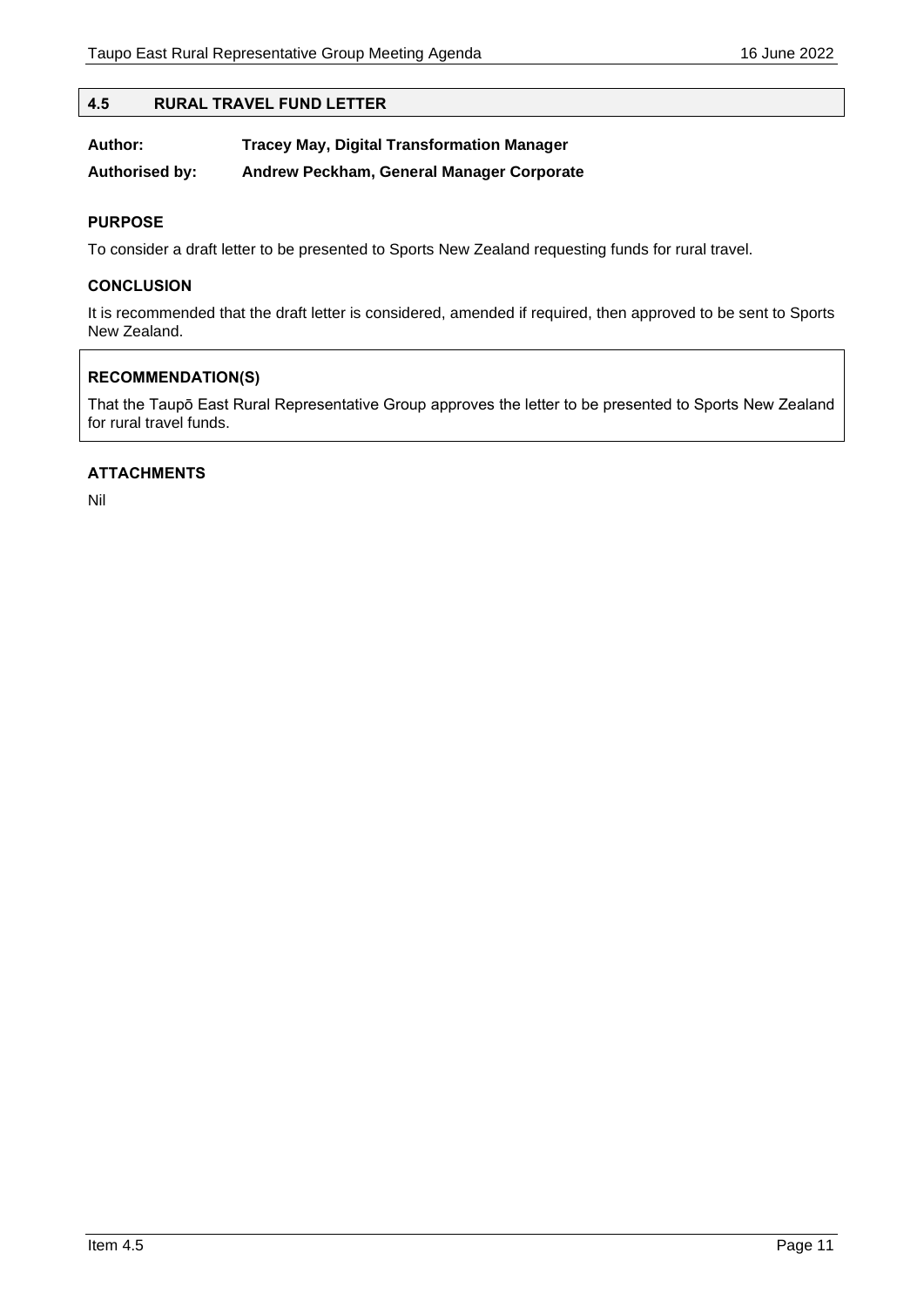#### <span id="page-11-0"></span>**4.6 UPDATE ON RURAL WATER SCHEMES**

| Author: | Tony Hale, Three Waters Manager |
|---------|---------------------------------|
|---------|---------------------------------|

**Authorised by: Gareth Green, Chief Executive Officer**

#### **PURPOSE**

For the Taupō District Council Three Waters Manager to provide the Taupō East Rural Representative Group with an update on the rural water schemes.

## **DISCUSSION**

Taupō District Council Three Waters Manger will provide the Taupō East Rural Representative Group with an overview and update on rural water schemes.

# **RECOMMENDATION(S)**

That the Taupō East Rural Representative Group receives the update on rural water schemes provided by the Taupō District Council Three Waters Manager.

## **ATTACHMENTS**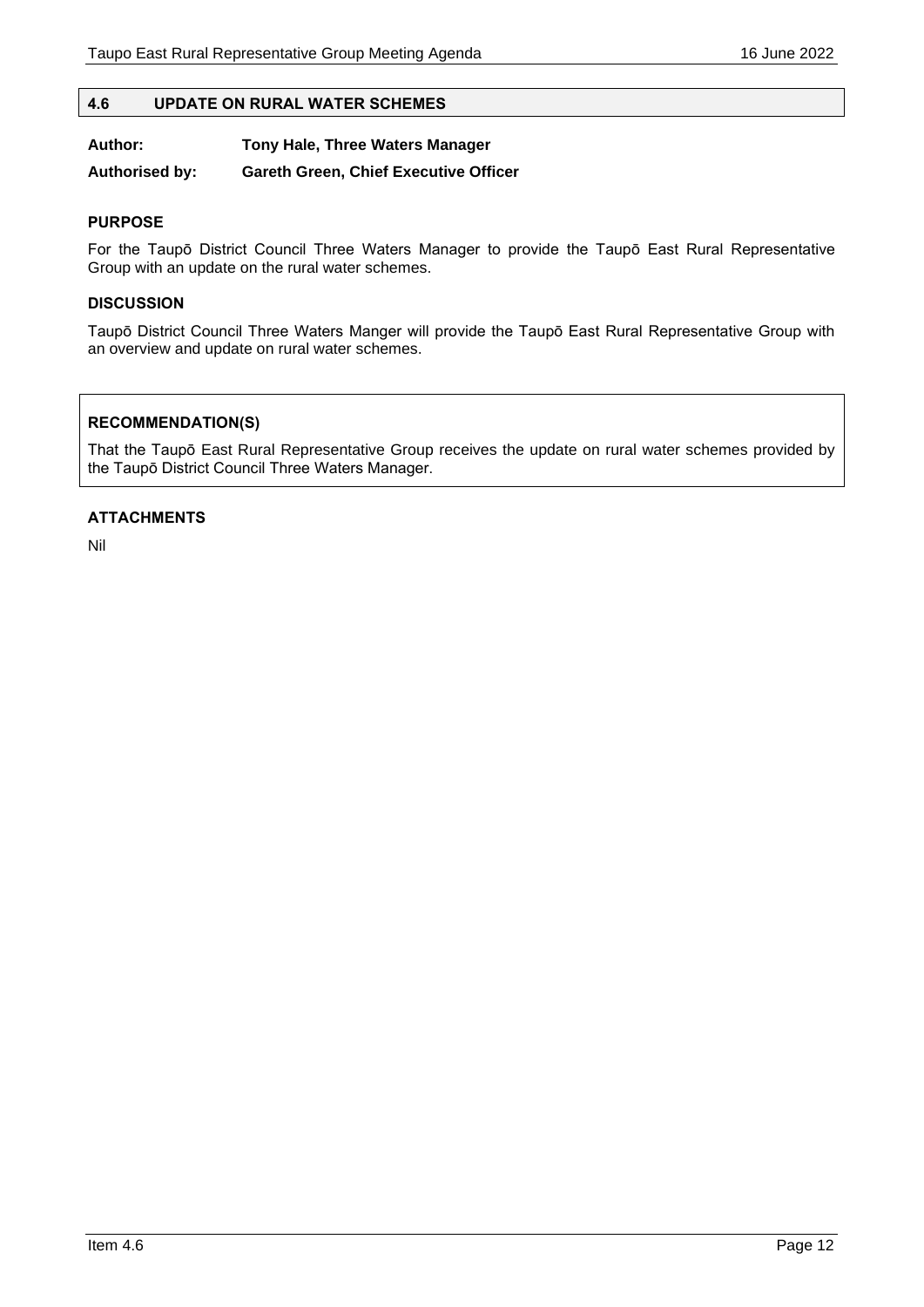#### <span id="page-12-0"></span>**4.7 UPDATE ON THE 2022 LOCAL GOVERNMENT ELECTIONS AND DISCUSSION ON COMMITTEE STRUCTURE AND TERMS OF REFERENCE**

**Author: Shainey James, Governance Quality Manager**

**Authorised by: Nigel McAdie, Legal, Risk and Governance Manager**

#### **PURPOSE**

To receive an update on this year's local government elections and to discuss the Taupō East Rural Representative Group's current Terms of Reference with a view to capturing any suggestions for change following the elections.

#### **DISCUSSION**

Earlier this year, the Local Government Commission confirmed Taupō District Council's representation arrangements for the elections to be held on 8 October 2022. The Council will comprise the Mayor and 12 councillors elected via wards as follows:

- Two councillors elected by the electors of the Te Papamārearea Māori Ward;
- One councillor elected by the electors of Mangakino-Pouakani General Ward;
- One councillor elected by the electors of Taupō East Rural Ward;
- Seven councillors elected by the electors of Taupō General Ward; and
- One councillor elected by the electors of Tūrangi-Tongariro General Ward.

Nominations for these election issues will open on Friday 15 July and close at noon on Friday 12 August 2022. The elections will be conducted by postal vote between Friday 16 September and noon on Saturday 8 October 2022.

All current committees are deemed to be discharged at the end of the current Triennium, unless the local authority resolves otherwise (clause 30, Schedule 7, Local Government Act 2002 "LGA"). Following the elections, the Mayor has the power to establish committees (s 41A, LGA) and in practice, this is usually done via recommendation to a full Council meeting. The Taupō East Rural Representative Group may wish to make recommendations for improvements to the current structure, including Terms of Reference, and / or to confirm what is working well. The Taupō East Rural Representative Group's Terms of Reference are **attached** as a starting point for discussion. Any comments will be captured by staff, collated and provided to the new group of Elected Members for consideration following the elections.

#### **CONCLUSION**

It is recommended that the Group receives the update about the elections and has a discussion about Terms of Reference, including any suggestions for improvement which could be noted and provided to the incoming Council following the 8 October 2022 elections.

# **RECOMMENDATION(S)**

That the Taupō East Rural Representative Group receives the update on the 2022 elections.

## **ATTACHMENTS**

1. Taupō East Rural Representative Group Terms of Reference 2019-2022 **U**